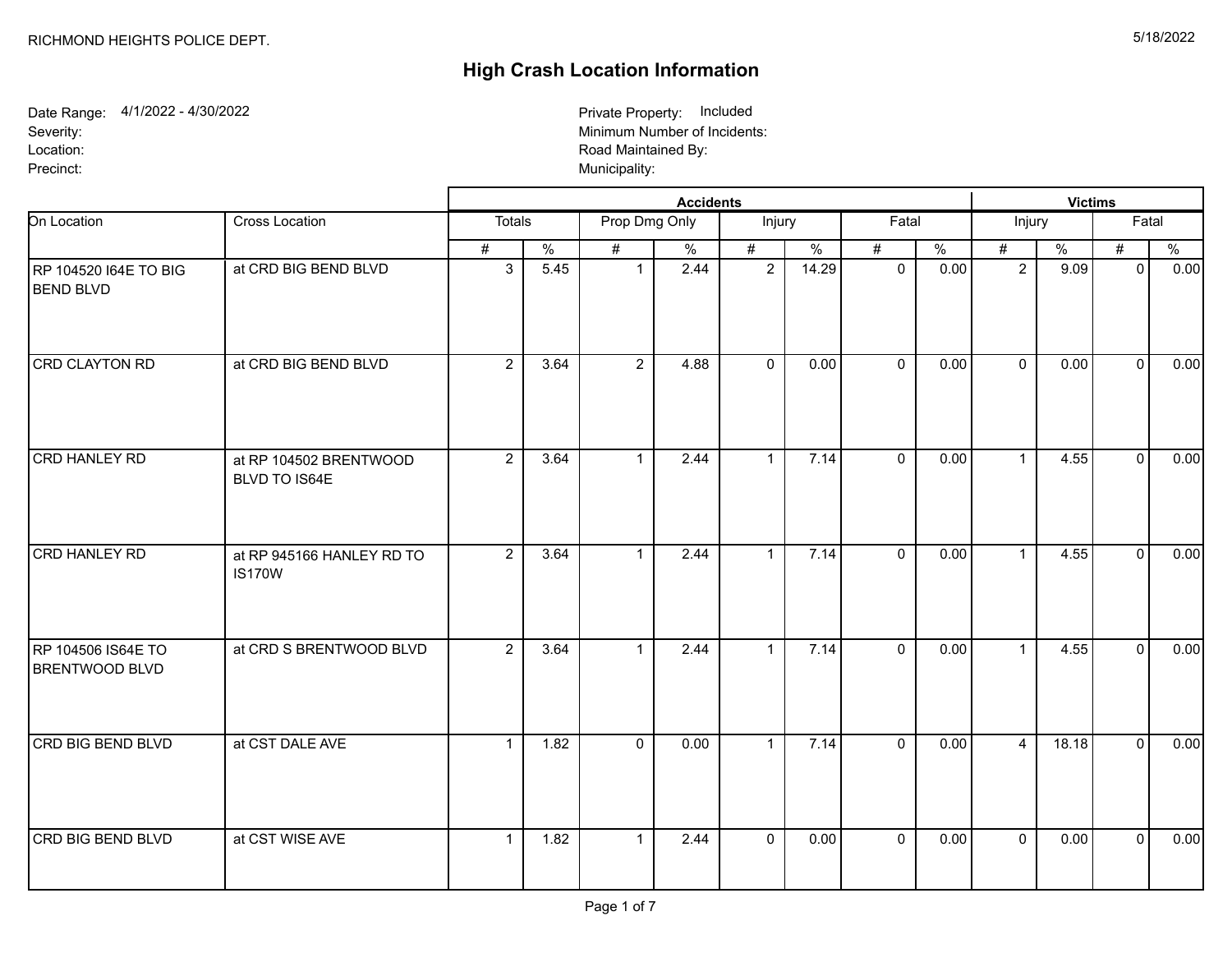|                      |                                         |                |                | <b>Victims</b> |                          |                |               |                     |               |              |               |                |               |
|----------------------|-----------------------------------------|----------------|----------------|----------------|--------------------------|----------------|---------------|---------------------|---------------|--------------|---------------|----------------|---------------|
| On Location          | Cross Location                          | <b>Totals</b>  |                | Prop Dmg Only  |                          | Injury         |               | Fatal               |               | Injury       |               | Fatal          |               |
|                      |                                         | #              | $\frac{0}{2}$  | $\#$           | $\overline{\frac{9}{6}}$ | #              | $\frac{9}{6}$ | #                   | $\frac{0}{6}$ | #            | $\frac{9}{6}$ | $\#$           | $\frac{0}{2}$ |
|                      |                                         |                |                |                |                          |                |               |                     |               |              |               |                |               |
| CRD BIG BEND BLVD    | at SOR 104511 BIG BEND<br>BLVD TO IS64E | $\mathbf{1}$   | 1.82           | $\mathbf{1}$   | 2.44                     | $\mathbf 0$    | 0.00          | $\mathbf 0$         | 0.00          | $\mathbf 0$  | 0.00          | $\overline{0}$ | 0.00          |
| <b>CRD HANLEY</b>    | at CST ELINOR                           | $\mathbf{1}$   | 1.82           | $\mathbf{1}$   | 2.44                     | $\mathbf 0$    | 0.00          | $\mathbf 0$         | 0.00          | $\mathbf{0}$ | 0.00          | $\overline{0}$ | 0.00          |
| CRD HANLEY RD        | at CST DALE AVE                         | $\mathbf{1}$   | 1.82           | $\mathbf 1$    | 2.44                     | $\mathbf{0}$   | 0.00          | $\mathbf 0$         | 0.00          | $\mathbf{0}$ | 0.00          | $\mathbf{0}$   | 0.00          |
| CRD HANLEY RD        | at CST ELINOR AVE                       | $\mathbf{1}$   | 1.82           | $\mathbf 1$    | 2.44                     | $\mathbf 0$    | 0.00          | $\mathbf 0$         | 0.00          | $\mathbf 0$  | 0.00          | $\mathbf{0}$   | 0.00          |
| <b>CRD HANLEY RD</b> | at CST LAKE FOREST DR                   | $\mathbf{1}$   | 1.82           | $\mathbf{1}$   | 2.44                     | $\mathbf 0$    | 0.00          | $\mathbf 0$         | 0.00          | $\mathbf 0$  | 0.00          | $\mathbf 0$    | 0.00          |
| CRD HANLEY RD        | at CST WEST BRUNO AVE                   | $\mathbf{1}$   | 1.82           | $\mathbf{1}$   | 2.44                     | $\mathbf 0$    | 0.00          | $\mathbf 0$         | 0.00          | $\mathbf 0$  | 0.00          | $\mathbf 0$    | 0.00          |
| CRD HANLEY RD        | at PP LAKE FOREST DR                    | 1              | $\boxed{1.82}$ | $\mathbf 1$    | 2.44                     | $\mathsf{O}^-$ | 0.00          | $\mathsf{O}\xspace$ | 0.00          | $\mathbf 0$  | 0.00          | 0              | 0.00          |
| <b>CRD HANLEY RD</b> | at SOR I-64                             | $\overline{1}$ | 1.82           | $\mathbf{1}$   | 2.44                     | $\overline{0}$ | 0.00          | $\overline{0}$      | 0.00          | $\mathbf 0$  | 0.00          | 0              | 0.00          |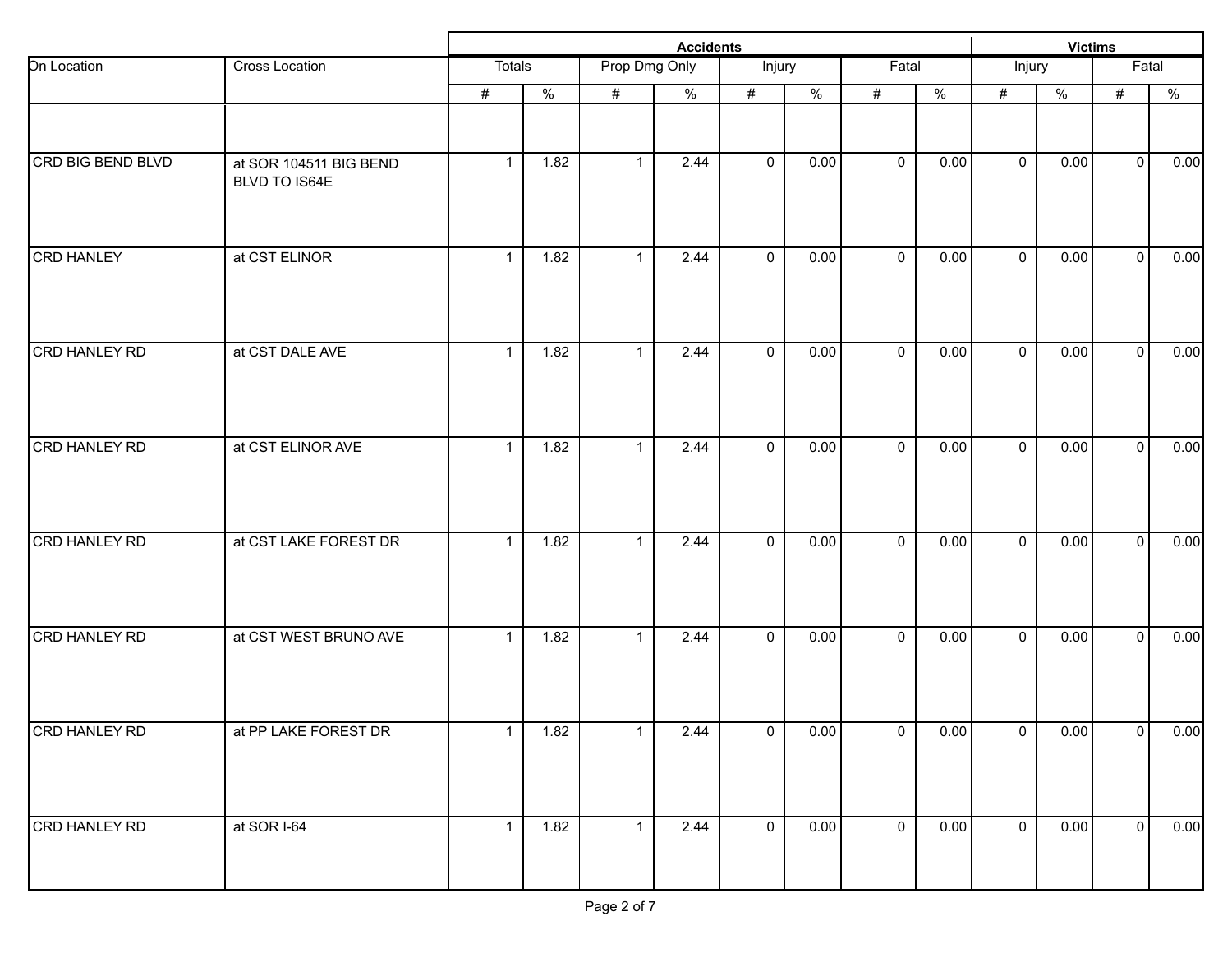|                                       |                       |              | <b>Victims</b>           |               |      |                |      |              |               |                     |      |                |               |
|---------------------------------------|-----------------------|--------------|--------------------------|---------------|------|----------------|------|--------------|---------------|---------------------|------|----------------|---------------|
| On Location                           | Cross Location        | Totals       |                          | Prop Dmg Only |      | Injury         |      | Fatal        |               | Injury              |      | Fatal          |               |
|                                       |                       | #            | $\overline{\frac{9}{6}}$ | #             | $\%$ | $\#$           | $\%$ | $\#$         | $\frac{0}{6}$ | $\#$                | $\%$ | $\#$           | $\frac{0}{6}$ |
| <b>CRD S BRENTWOOD</b><br><b>BLVD</b> | at NOR I-64           | $\mathbf{1}$ | 1.82                     | $\mathbf 0$   | 0.00 | $\mathbf{1}$   | 7.14 | $\mathbf 0$  | 0.00          | $\mathbf{1}$        | 4.55 | $\overline{0}$ | 0.00          |
| <b>CRD S BRENTWOOD</b><br><b>BLVD</b> | at NOR 164            | $\mathbf{1}$ | 1.82                     | $\mathbf{1}$  | 2.44 | $\mathbf 0$    | 0.00 | $\mathbf 0$  | 0.00          | $\mathbf 0$         | 0.00 | $\mathbf 0$    | 0.00          |
| <b>CRD SOUTH HANLEY RD</b>            | at CST DALE AVE       | $\mathbf{1}$ | 1.82                     | $\mathbf{1}$  | 2.44 | $\overline{0}$ | 0.00 | $\mathbf 0$  | 0.00          | $\mathbf{0}$        | 0.00 | $\overline{0}$ | 0.00          |
| CST DALE AVE                          | at CST BOLAND PL      | $\mathbf{1}$ | 1.82                     | $\mathbf{1}$  | 2.44 | $\mathbf 0$    | 0.00 | $\mathbf 0$  | 0.00          | $\mathbf 0$         | 0.00 | $\overline{0}$ | 0.00          |
| <b>CST LACLEDE STATION</b><br>RD      | at CST WEST BRUNO AVE | $\mathbf{1}$ | 1.82                     | $\mathbf{1}$  | 2.44 | $\mathbf 0$    | 0.00 | $\mathbf 0$  | 0.00          | $\mathbf 0$         | 0.00 | $\mathbf 0$    | 0.00          |
| <b>CST LAKE FOREST DR</b>             | at CRD HANLEY RD      | $\mathbf{1}$ | 1.82                     | $\mathbf{1}$  | 2.44 | $\mathbf 0$    | 0.00 | $\mathbf 0$  | 0.00          | $\mathbf 0$         | 0.00 | $\mathbf 0$    | 0.00          |
| CST MOORLANDS DR                      | at CST LILE AVE       | $\mathbf{1}$ | 1.82                     | 1             | 2.44 | $\mathbf 0$    | 0.00 | $\mathbf 0$  | 0.00          | $\mathsf{O}\xspace$ | 0.00 | 0              | 0.00          |
| <b>CST WEST BRUNO AVE</b>             | at CST BERKLEY AVE    | $\mathbf{1}$ | 1.82                     | $\mathbf{1}$  | 2.44 | $\overline{0}$ | 0.00 | $\mathbf{0}$ | 0.00          | $\overline{0}$      | 0.00 | $\overline{0}$ | 0.00          |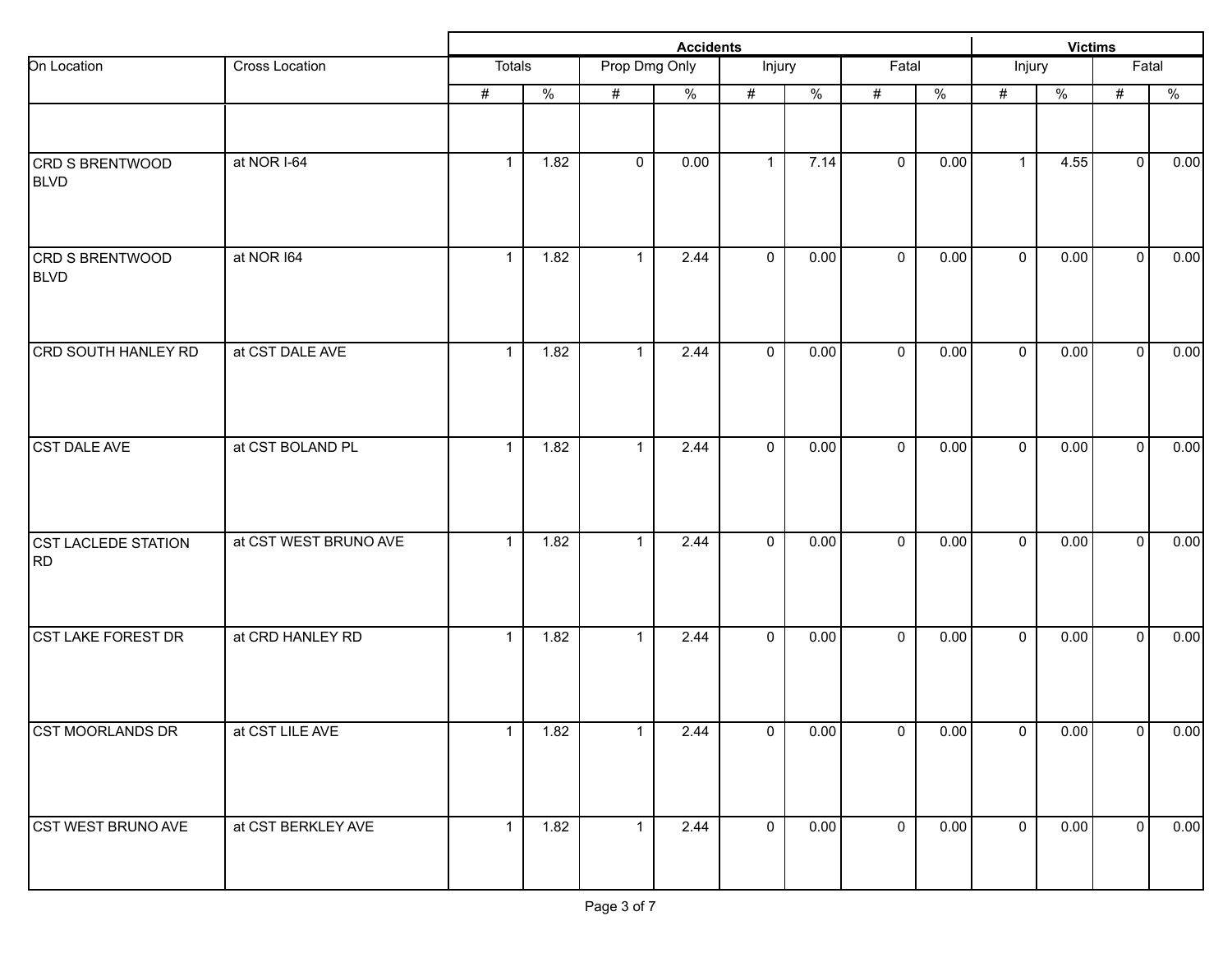|                           |                       |                | <b>Victims</b> |               |               |                |                          |                |               |                |               |                     |               |
|---------------------------|-----------------------|----------------|----------------|---------------|---------------|----------------|--------------------------|----------------|---------------|----------------|---------------|---------------------|---------------|
| On Location               | Cross Location        | Totals         |                | Prop Dmg Only |               | Injury         |                          | Fatal          |               | Injury         |               | Fatal               |               |
|                           |                       | #              | $\frac{0}{2}$  | #             | $\frac{9}{6}$ | #              | $\overline{\frac{9}{6}}$ | #              | $\frac{0}{2}$ | #              | $\frac{0}{2}$ | $\#$                | $\frac{0}{2}$ |
|                           |                       |                |                |               |               |                |                          |                |               |                |               |                     |               |
| <b>CST WEST BRUNO AVE</b> | at CST HIAWATHA AVE   | $\overline{1}$ | 1.82           | $\mathbf{1}$  | 2.44          | $\mathbf 0$    | 0.00                     | $\mathbf 0$    | 0.00          | $\mathbf 0$    | 0.00          | $\overline{0}$      | 0.00          |
| CST YALE AVE              | at CRD CLAYTON RD     | $\mathbf{1}$   | 1.82           | $\mathbf{1}$  | 2.44          | $\mathbf 0$    | 0.00                     | $\mathbf 0$    | 0.00          | $\mathbf{0}$   | 0.00          | $\mathsf{O}\xspace$ | 0.00          |
| <b>IS 170</b>             | at CRD CLAYTON RD     | $\mathbf{1}$   | 1.82           | $\mathbf 1$   | 2.44          | $\overline{0}$ | 0.00                     | $\mathbf 0$    | 0.00          | $\mathbf 0$    | 0.00          | $\overline{0}$      | 0.00          |
| IS 170                    | at IS 64              | $\mathbf{1}$   | 1.82           | 1             | 2.44          | $\mathbf 0$    | 0.00                     | $\mathbf 0$    | 0.00          | $\mathbf 0$    | 0.00          | $\overline{0}$      | 0.00          |
| <b>IS 64</b>              | at CRD BIG BEND BLVD. | $\mathbf{1}$   | 1.82           | $\mathbf 0$   | 0.00          | $\mathbf{1}$   | 7.14                     | $\mathbf 0$    | 0.00          | $\mathbf{1}$   | 4.55          | $\mathbf 0$         | 0.00          |
| <b>IS 64</b>              | at CRD BIG BEND RD.   | $\mathbf{1}$   | 1.82           | $\mathbf{1}$  | 2.44          | $\mathbf 0$    | 0.00                     | $\mathbf 0$    | 0.00          | $\mathbf 0$    | 0.00          | $\overline{0}$      | 0.00          |
| <b>IS 64</b>              | at CRD BRENTWOOD BLVD | 1              | $1.82$         | 1             | 2.44          | $\mathbf 0$    | 0.00                     | $\overline{0}$ | 0.00          | $\mathbf 0$    | 0.00          | 0                   | 0.00          |
| <b>IS 64</b>              | at CRD HANLEY RD      | $\overline{1}$ | 1.82           | $\mathbf{1}$  | 2.44          | $\overline{0}$ | 0.00                     | $\overline{0}$ | 0.00          | $\overline{0}$ | 0.00          | $\overline{0}$      | 0.00          |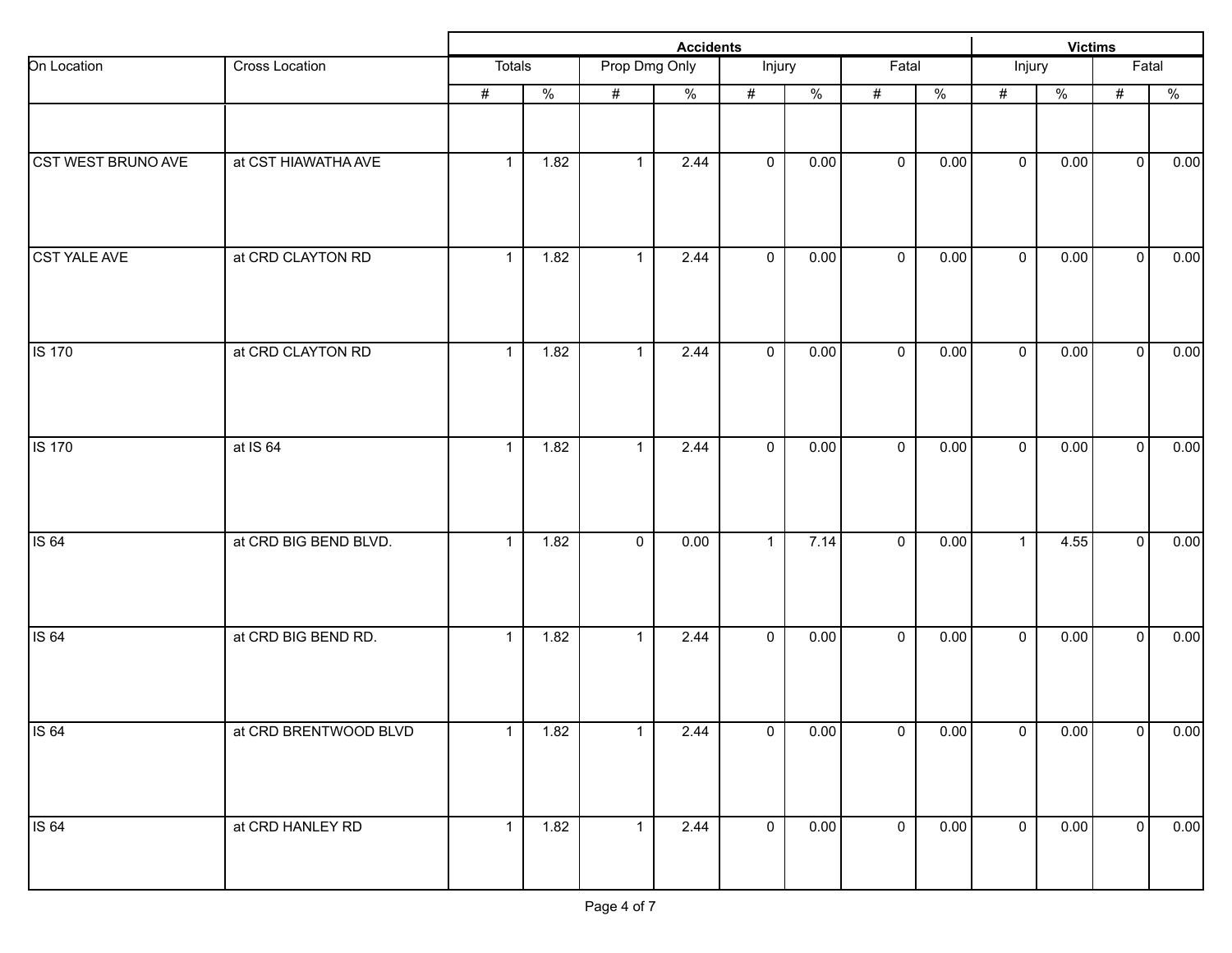|              |                                              |                |               |               | <b>Victims</b> |                |                          |              |               |                |               |                |               |
|--------------|----------------------------------------------|----------------|---------------|---------------|----------------|----------------|--------------------------|--------------|---------------|----------------|---------------|----------------|---------------|
| On Location  | Cross Location                               | Totals         |               | Prop Dmg Only |                | Injury         |                          | Fatal        |               | Injury         |               | Fatal          |               |
|              |                                              | #              | $\frac{0}{2}$ | #             | $\frac{0}{6}$  | #              | $\overline{\frac{9}{6}}$ | #            | $\frac{0}{2}$ | #              | $\frac{0}{2}$ | $\#$           | $\frac{0}{2}$ |
|              |                                              |                |               |               |                |                |                          |              |               |                |               |                |               |
| <b>IS 64</b> | at CRD SOUTH HANLEY<br><b>ROAD</b>           | $\mathbf{1}$   | 1.82          | $\mathbf{1}$  | 2.44           | $\mathbf 0$    | 0.00                     | $\mathbf 0$  | 0.00          | $\mathbf 0$    | 0.00          | $\overline{0}$ | 0.00          |
| <b>IS 64</b> | at CST BOLAND PL                             | $\mathbf{1}$   | 1.82          | $\mathbf 0$   | 0.00           | $\mathbf{1}$   | 7.14                     | $\mathbf 0$  | 0.00          | $\overline{4}$ | 18.18         | $\mathbf 0$    | 0.00          |
| <b>IS 64</b> | at CST HIGHLAND TER                          | $\mathbf{1}$   | 1.82          | $\mathbf 1$   | 2.44           | $\mathbf 0$    | 0.00                     | $\mathbf 0$  | 0.00          | $\mathbf{0}$   | 0.00          | $\mathbf 0$    | 0.00          |
| <b>IS 64</b> | at CST MCCUTCHEON                            | $\mathbf{1}$   | 1.82          | 1             | 2.44           | $\mathbf 0$    | 0.00                     | $\mathbf 0$  | 0.00          | $\mathbf 0$    | 0.00          | $\mathbf{0}$   | 0.00          |
| <b>IS 64</b> | at ERM ERM EAST IS 64 MILE<br>31.0           | $\mathbf{1}$   | 1.82          | $\mathbf{1}$  | 2.44           | $\mathbf 0$    | 0.00                     | $\mathbf 0$  | 0.00          | $\mathbf 0$    | 0.00          | $\mathbf 0$    | 0.00          |
| <b>IS 64</b> | at ERM ERM WEST IS 64<br>MILE 33.4           | $\mathbf{1}$   | 1.82          | $\mathbf{1}$  | 2.44           | $\mathbf 0$    | 0.00                     | $\mathbf{0}$ | 0.00          | $\mathbf 0$    | 0.00          | $\overline{0}$ | 0.00          |
| <b>IS 64</b> | at RP 104520 I64E TO BIG<br><b>BEND BLVD</b> | $\mathbf{1}$   | 1.82          | $\mathbf 0$   | 0.00           | $\overline{1}$ | 7.14                     | $\mathsf 0$  | 0.00          | $\overline{2}$ | 9.09          | 0              | 0.00          |
| <b>IS 64</b> | at RP 6434 IS64W TO IS170W                   | $\overline{1}$ | 1.82          | $\mathbf 0$   | 0.00           | $\mathbf{1}$   | 7.14                     | $\mathbf 0$  | 0.00          | $\overline{2}$ | 9.09          | $\overline{0}$ | 0.00          |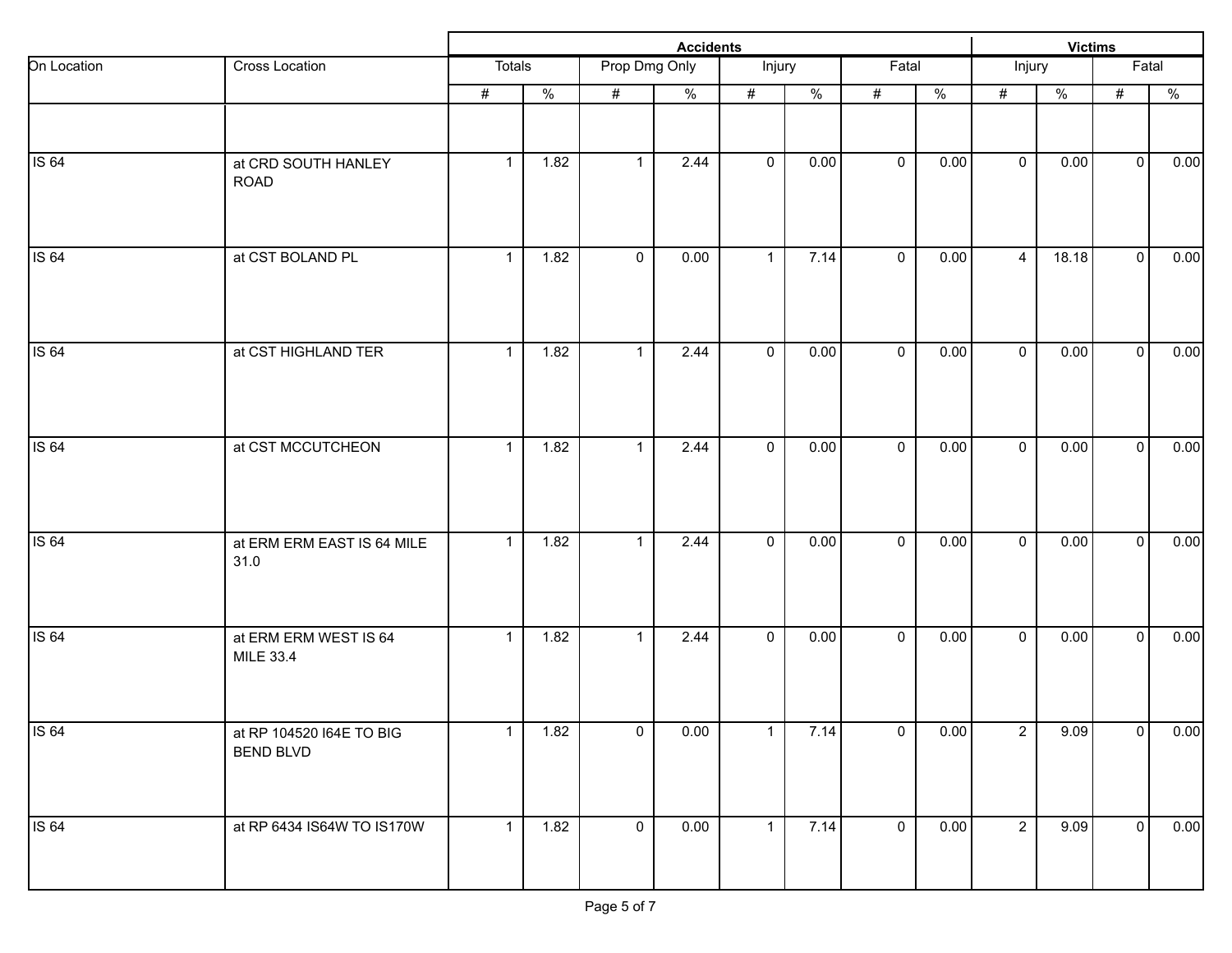|                                  |              |               |              | <b>Victims</b> |                                   |                  |             |               |               |      |                     |                                                                                                                                       |
|----------------------------------|--------------|---------------|--------------|----------------|-----------------------------------|------------------|-------------|---------------|---------------|------|---------------------|---------------------------------------------------------------------------------------------------------------------------------------|
| Cross Location                   |              |               |              |                |                                   |                  |             |               | Injury        |      | $\overline{F}$ atal |                                                                                                                                       |
|                                  | #            | $\frac{0}{6}$ | #            | $\%$           | #                                 | $\%$             | $\#$        | $\frac{9}{6}$ | #             | $\%$ | $\#$                | $\%$                                                                                                                                  |
| at CRD HANLEY RD                 | $\mathbf{1}$ | 1.82          | $\mathbf{1}$ | 2.44           | $\mathbf 0$                       | 0.00             | $\mathbf 0$ | 0.00          | $\mathbf 0$   | 0.00 |                     | 0.00                                                                                                                                  |
| at CST CLAYTON RD                | $\mathbf{1}$ | 1.82          | $\mathbf{1}$ | 2.44           | $\mathbf 0$                       | 0.00             | $\mathbf 0$ | 0.00          | $\mathbf{0}$  | 0.00 |                     | 0.00                                                                                                                                  |
| at CRD CLAYTON ROAD              | $\mathbf{1}$ | 1.82          | $\mathbf{1}$ | 2.44           | $\mathbf 0$                       | 0.00             | $\mathbf 0$ | 0.00          | $\mathbf 0$   | 0.00 |                     | 0.00                                                                                                                                  |
| at PVT ST LOUIS GALLERIA         | $\mathbf{1}$ | 1.82          | $\mathbf{1}$ | 2.44           | $\mathbf 0$                       | 0.00             | $\mathbf 0$ | 0.00          | $\mathbf 0$   | 0.00 |                     | 0.00                                                                                                                                  |
| at CRD EAST OF HANLEY RD         | $\mathbf{1}$ | 1.82          | $\mathbf{1}$ | 2.44           | $\mathbf 0$                       | 0.00             | $\mathbf 0$ | 0.00          | $\mathbf 0$   | 0.00 |                     | 0.00                                                                                                                                  |
| at PVT ST LOUIS GALLERIA<br>(WJ) | $\mathbf{1}$ | 1.82          | $\mathbf{1}$ | 2.44           | $\mathbf 0$                       | 0.00             | $\mathbf 0$ | 0.00          | $\mathbf 0$   | 0.00 |                     | 0.00                                                                                                                                  |
| at CRD HANLEY RD                 | $\mathbf{1}$ | 1.82          |              | 0.00           | $\mathbf{1}$                      |                  | 0           |               | $\mathbf{1}$  |      |                     | 0.00                                                                                                                                  |
| at CST BIG BEND BLVD             | $\mathbf{1}$ | 1.82          |              | 2.44           | $\mathbf 0$                       |                  | $\mathbf 0$ |               | $\mathbf 0$   |      |                     | 0.00                                                                                                                                  |
|                                  |              |               | Totals       |                | Prop Dmg Only<br>$\mathbf 0$<br>1 | <b>Accidents</b> | Injury      | 7.14<br>0.00  | Fatal<br>0.00 | 0.00 |                     | $\mathbf 0$<br>$\mathbf{0}$<br>$\mathbf{0}$<br>$\mathbf{0}$<br>$\mathbf{0}$<br>$\mathbf{0}$<br>4.55<br>$\overline{0}$<br>0.00<br>-o l |